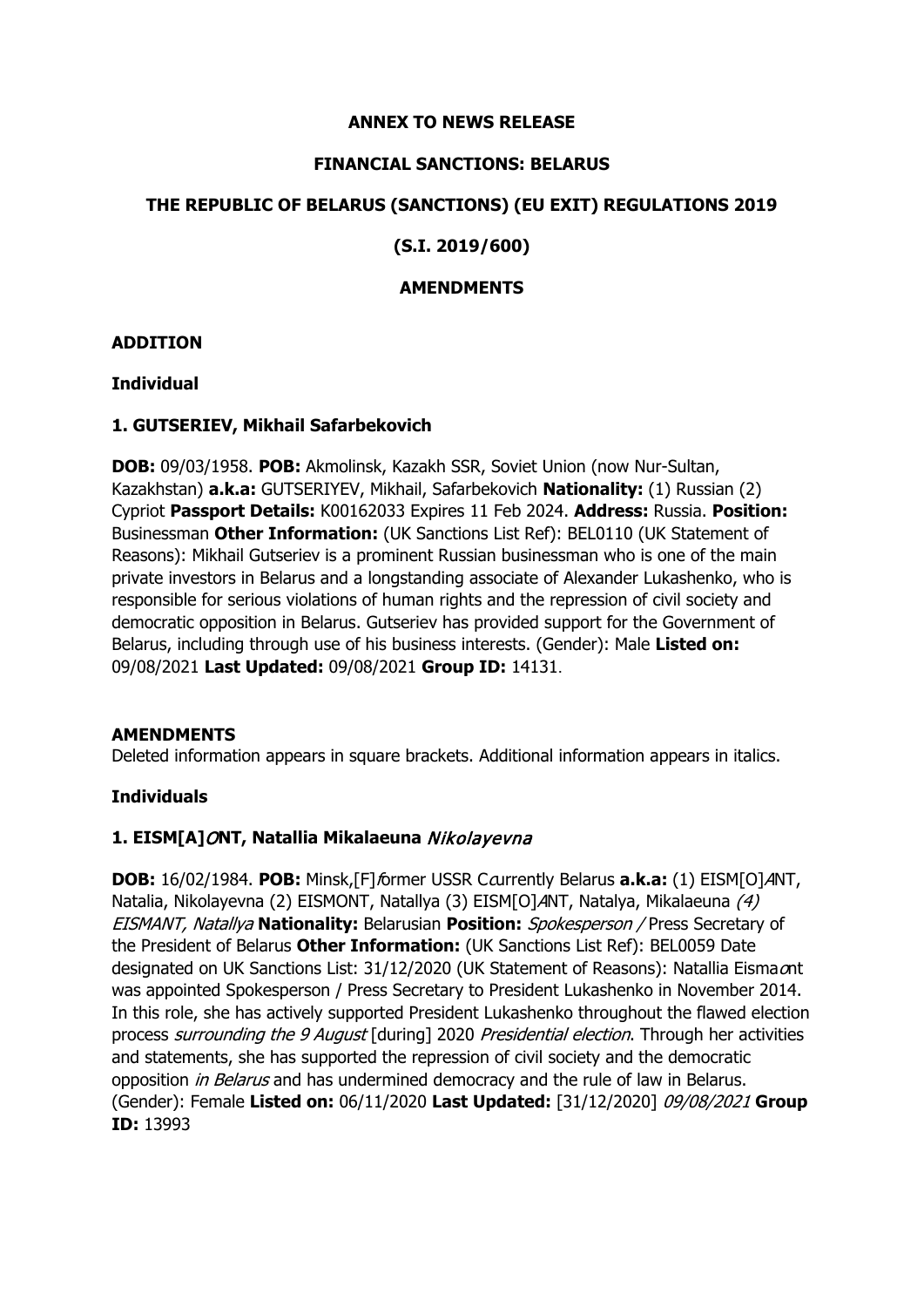### **2. KHRENIN, Viktor Gennadevich**

**Title:** Lieutenant General **DOB:** 01/08/1971. **POB:** Navahrudak/Novogroduk, Grodno Region, former USSR (now Belarus) **a.k.a:** (1) KHRENIN, Viktar, Gienadzjevich (2) KHRENIN, Viktar, Henadzevich **Nationality:** Belarusian Address: Ministry of Defence of the Republic of Belarus, 1, Kommunisticheskaya St., Minsk, Belarus, 220034. **Position:** Minister of Defence **Other Information:** (UK Sanctions List Ref): BEL0096 (UK Statement of Reasons): In his position as Minister of Defence of Belarus since 20 January 2020, Viktor Khrenin is responsible for the decision taken by the Command of the Air Forces and Air Defence Forces for the order dispatching military aircraft to intercept passenger flight FR4978 and compel its landing at Minsk airport, without proper justification, on 23 May 2021. In doing so, Khrenin acted at the direction of Alexander Lukashenko and in conjunction with the Belarusian aviation authorities. This resulted in the forced redirection of flight FR4978, the detention of the aircraft, its passengers and the crew, and the arrest of opposition journalist and civil society actor Roman Protasevich and Protasevich's partner, Sofia Sapega. This politically motivated decision was aimed at arresting and detaining opposition journalist Protasevich and Sapega and constitutes a form of repression against civil society and democratic opposition in Belarus. Viktor Khrenin is therefore responsible for the repression of civil society and democratic opposition in Belarus and so undermined democracy and the rule of law there. (Gender): Male **Listed on:** 21/06/2021 **Last Updated:** [21/06/2021] 09/08/2021 **Group ID:** 14113.

### **3. KUBRAKO[U]**V**, Ivan Uladzimiravich** Vladimirovich

**Title:** Major General [O]of Police **DOB:** 05/05/1975. **POB:** Malinovka village, Mogilev Oblast, [F] former USSR [Currently] (now Belarus) **a.k.a:** KUBRAKO[V]U, Ivan, [Vladimirovich] Uladzimiravich **Nationality:** Belarusian Address: Ministry of Internal Affairs of the Republic of Belarus, 4 Gorodskoi Val Street, Minsk, Belarus, 220030 **Position:** [Head of the Main Internal Affairs Directorate of the Minsk City Executive Committee] Minister of Internal Affairs of the Republic of Belarus **Other Information:** Former Head of the Main Internal Affairs Directorate of the Minsk City Executive Committee and Major-General of Police (UK Sanctions List Ref): BEL0014 Date designated on UK Sanctions List: 31/12/2020 (UK Statement of Reasons): In his position as Head of the Main Internal Affairs Directorate of the Minsk City Executive Committee and Major-General of Police, Ivan Kubrako[u]v[is] was responsible for the repression and intimidation campaign led by police forces in the wake of the 2020 presidential election. Following his appointment as Minister of Internal Affairs in October 2020, Kubrakov is responsible for all law enforcement agencies operating under the aegis of the Ministry of Internal Affairs, including the Special Rapid Response Unit (SOBR); the Special Purpose Police Detachment (OMON/AMAP); the Main Directorate for Combatting Organised Crime and Corruption (GUBOPiK) and the paramilitary MVD Internal Troops. SOBR and OMON units were at the forefront of the use of violence to repress peaceful demonstrators following the 9 August 2020 presidential election, including after Kubrakov's appointment. Since Kubrakov's appointment, GUBOPiK has continued to carry out raids on the homes and offices of journalists, political activists and human rights defenders. GUBOPiK officers were also involved in the arrest of journalist Roman Protasevich and his partner Sofia Sapega following the forced diversion by the Belarusian regime of Ryanair flight FR4978 on 23 May 2021. In his role as Minister of Internal Affairs, Kubrakov bears responsibility for the serious human rights violations and repression of civil society or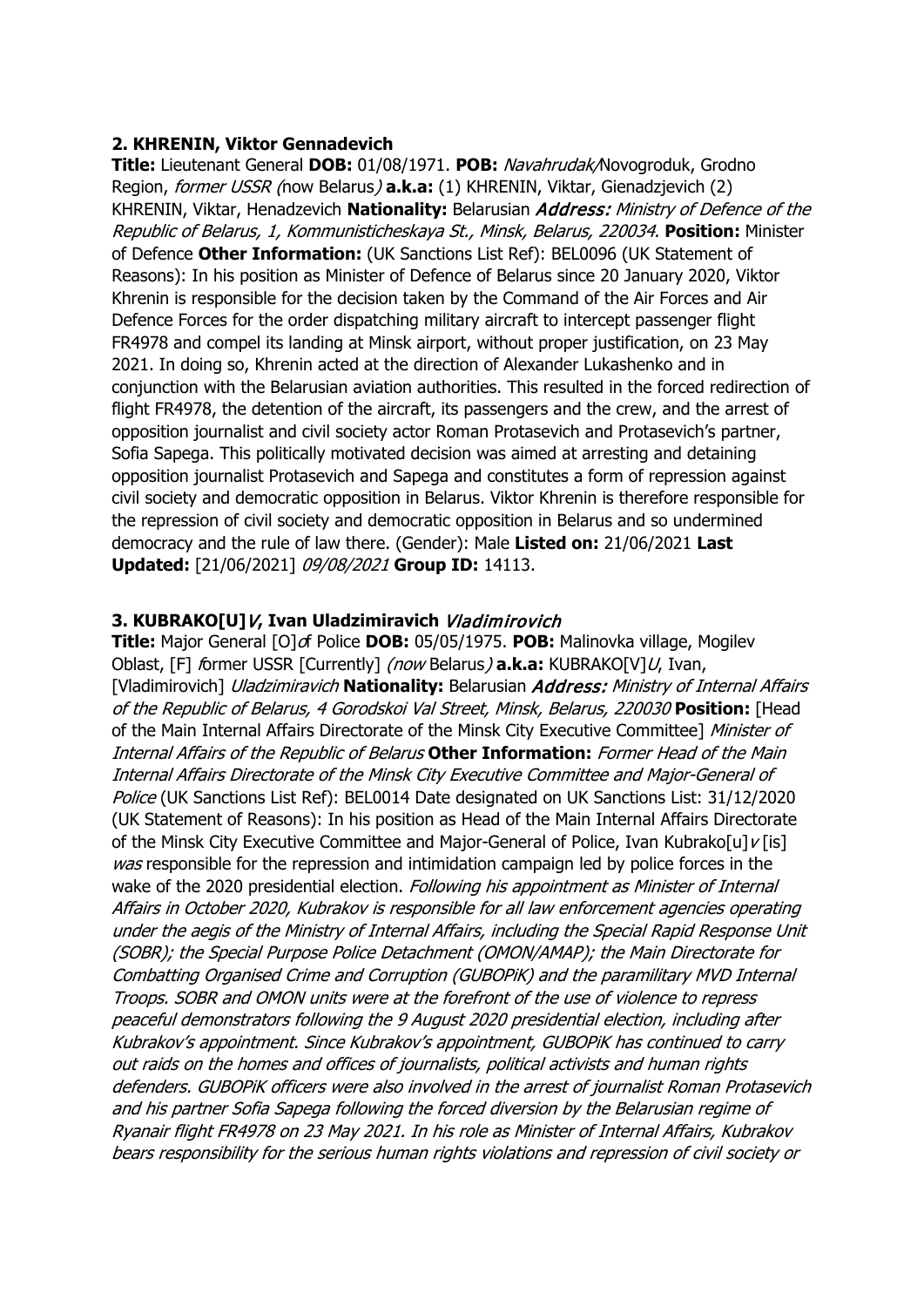democratic opposition in Belarus carried out by law enforcement agencies. (Gender): Male **Listed on:** 05/05/2020 **Last Updated:** [31/12/2020] 09/08/2021 **Group ID:** 13936

### **4. LUKASHENKO, Alexander [Ryhorovich]** Grigorievich

**Title:** President **DOB:** 30/08/1954. **POB:** Kopys, Vitebsk/Viciebsk district, [former USSR (currently] Belarus) **a.k.a:** (1) LUKASHENKA, Aleksandr, Grigorievich (2) LUKASHENKA, Aleksandr, Grogorievich (3) LUKASHENKA, Aleksandr, Ryhoravich (4) LUKASHENKA, Alexander, Grigorievich (5) LUKASHENKA, Alexander, Ryhoravich (6) LUKASHENKA, Aliaksandr, Grigorievich (7) LUKASHENKA, Aliaksandr, Ryhoravich (8) LUKASHENKO, Aleksandr, Grigorievich (9) LUKASHENKO, Aleksandr, Grogorievich (10) LUKASHENKO, Aleksandr, Ryhoravich (11) [LUKASHENKO, Alexander, Grigorievich] (12) LUKASHENKO, Alexander, Ryhoravich (13) LUKASHENKO, Aliaksandr, Grigorievich (14) LUKASHENKO, Aliaksandr, Ryhoravich **Nationality:** Belarusian **Address:** Independence Palace, Prospekte Pobeditelei, Minsk, Belarus. **Position:** President of Belarus **Other Information:** (UK Sanctions List Ref): GHR0050 and BEL0045 Listed under the Global Human Rights and Belarus sanctions regimes. (UK Statement of Reasons): Alexander Lukashenko is the President of Belarus. He has held near absolute authority in his 26 years in power and maintains close control over the security apparatus of the State. This authority has remained in place since the 9 August 2020 Presidential election and he is ultimately responsible for the violence against protestors and journalists and the Lukashenko regime's campaign to repress civil society and democratic opposition, and undermine the rule of law, that has followed the disputed election result *in Belarus*. Lukashenko has not called out violence and has expressed support for security services. Alexander Lukashenko has therefore been responsible for serious violations of human rights, the repression of civil society or democratic opposition in Belarus, or other actions, policies or activities which undermine democracy or the rule of law in Belarus [in the weeks] following 9 August 2020, and has been involved in promoting such violations activities. (Gender): Male **Listed on:** 29/09/2020 **Last Updated:** [31/12/2020] 09/08/2021 **Group ID:** 13918.

#### **5. LUKASHENKO, Viktor Aliaksandravich**

**Title:** National Security Advisor **DOB:** 28/11/1975. **POB:** Mohilev/Mogilev/Mahiliou, former USSR [(currently] now Belarus) **a.k.a:** (1) LUKASHENKA, Viktar, Aleksandrovich (2) LUKASHENKA, Viktar, Aliaksandravich (3) LUKASHENKA, Viktor, Aleksandrovich (4) LUKASHENKO, Viktar, Aleksandrovich (5) LUKASHENKO, Viktar, Aliaksandravich (6) LUKASHENKO, Viktor, Aleksandrovich (7) LUKASHENKA, Viktor, Aliaksandravich **Nationality:** Belarusian **Address:** Belarus. **Position:** President of the National Olympic Committee of the Republic of Belarus (2) former National Security Advisor to the President **Other Information:** (UK Sanctions List Ref): GHR0051 and BEL0047 Listed under the Global Human Rights and Belarus sanctions regimes. (Further Identifying Information): Son of the President (UK Statement of Reasons): Viktor Lukashenko is the former National Security Adviser to the President of Belarus and a *former* member of the Security Council of Belarus. In these roles, he oversees law enforcement and the security services and is was therefore responsible for the serious human rights violations perpetrated against protestors and journalists following the Presidential election on 9 August 2020. Since February 2021, Viktor Lukashenko has been the President of the National Olympic Committee of the Republic of Belarus (NOC). Prior to this, he was the First Vice President of the NOC. The International Olympic Committee has adopted measures against the NOC for not appropriately protecting athletes from reprisals against them for protesting the 9 August 2020 elections and subsequent violent suppression of peaceful protests. Viktor Lukashenko is therefore responsible for supporting the Lukashenko regime in its repression of civil